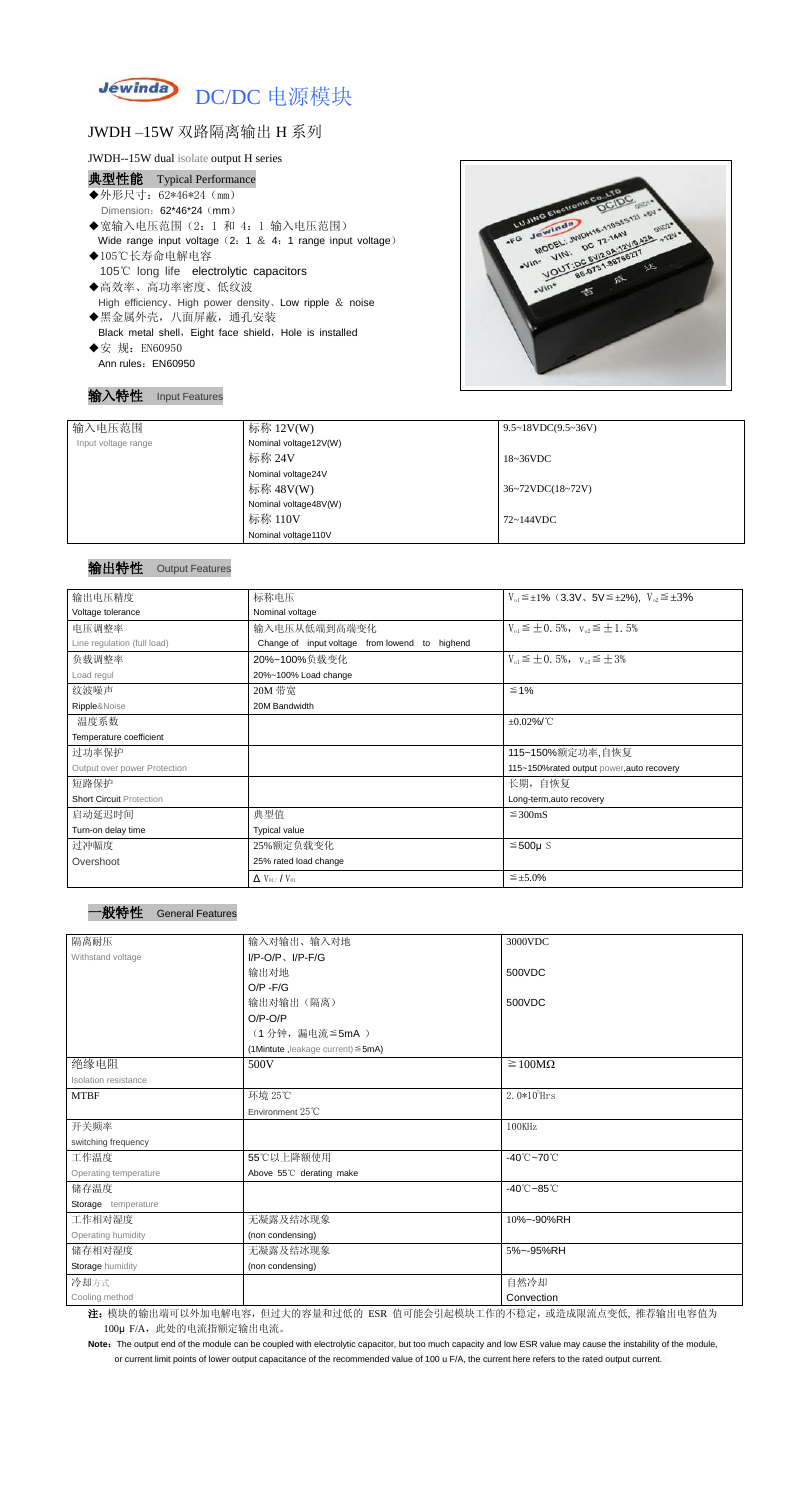

产品选型 Product selection

| 产品型号                | 输入电压              | 输出电压           | 输出电流           | 输出电压精度         | 纹波噪声          | 效率         |
|---------------------|-------------------|----------------|----------------|----------------|---------------|------------|
|                     | Input voltage     | Output voltage | Output current | Output voltage | R&N           |            |
| Model No.           | $V_{in}$          | V <sub>O</sub> | Io             | tolerance      | $V$ (p-p)mV   | Efficiency |
|                     |                   | $+5V$          | $0.20 - 2.00A$ | $+2\%$         | 80mV          |            |
| JWDH15-12S5S5I(W)   |                   | $+5V$          | $0.10 - 1.00A$ | $\pm$ 5%       | 80mV          | 76%        |
|                     |                   | $+5V$          | $0.20 - 2.00A$ | $\pm 2\%$      | 80mV          |            |
| JWDH15-12S5S12I(W)  |                   | $+12V$         | $0.04 - 0.42A$ | $\pm 3\%$      | 100mV         | 78%        |
|                     |                   | $+5V$          | $0.20 - 2.00A$ | $\pm 2\%$      | 80mV          |            |
| JWDH15-12S5S15I(W)  |                   | $+15V$         | $0.03 - 0.34A$ | $\pm 3\%$      | 120mV         | 78%        |
|                     | $9.5 - 18V$       | $+5V$          | $0.20 - 2.00A$ | $\pm 2\%$      | 80mV          | 80%        |
| JWDH15-12S5S24I(W)  | $9.5 \sim 36V(W)$ | $+24V$         | $0.02 - 0.21A$ | $\pm 3\%$      | 120mV         |            |
| JWDH15-12S12S5I(W)  |                   | $+12V$         | $0.08 - 0.83A$ | $\pm 1\%$      | 100mV         | 78%        |
|                     |                   | $+5V$          | $0.10 - 1.00A$ | $\pm$ 5%       | 80mV          |            |
| JWDH15-12S12S12I(W) |                   | $+12V$         | $0.08 - 0.83A$ | $\pm 1\%$      | 100mV         | 81%        |
|                     |                   | $+12V$         | $0.04 - 0.42A$ | $\pm 3\%$      | 100mV         |            |
| JWDH15-12S12S15I(W) |                   | $+12V$         | $0.08 - 0.83A$ | $\pm 1\%$      | 100mV         | 82%        |
|                     |                   | $+15V$         | $0.03 - 0.34A$ | $\pm 3\%$      | 100mV         |            |
| JWDH15-12S12S24I(W) |                   | $+12V$         | $0.08 - 0.83A$ | $\pm 1\%$      | 100mV         | 83%        |
|                     |                   | $+24V$         | $0.02 - 0.21A$ | $\pm 3\%$      | 120mV         |            |
| JWDH15-24S5S5I      |                   | $+5V$          | $0.20 - 2.00A$ | $\pm 2\%$      | 80mV          | 76%        |
|                     |                   | $+5V$          | $0.10 - 1.00A$ | $\pm$ 5%       | 80mV          |            |
| JWDH15-24S5S12I     |                   | $+5V$          | $0.20 - 2.00A$ | $\pm 2\%$      | 80mV          | 78%        |
|                     |                   | $+12V$         | $0.04 - 0.42A$ | $\pm 3\%$      | 100mV         |            |
| JWDH15-24S5S15I     |                   | $+5V$          | $0.20 - 2.00A$ | $\pm 2\%$      | 80mV          | 78%        |
|                     |                   | $+15V$         | $0.03 - 0.34A$ | $\pm 3\%$      | 120mV         |            |
| JWDH15-24S5S24I     |                   | $+5V$          | $0.20 - 2.10A$ | $\pm 2\%$      | 80mV          | 81%        |
|                     | 18~36V            | $+24V$         | $0.02 - 0.21A$ | $\pm 3\%$      | 120mV         |            |
| JWDH15-24S12S5I     |                   | $+12V$         | $0.08 - 0.83A$ | $\pm 1\%$      | 100mV         | 78%        |
|                     |                   | $+5V$          | $0.10 - 1.00A$ | $\pm$ 5%       | 80mV          |            |
| JWDH15-24S12S12I    |                   | $+12V$         | $0.08 - 0.83A$ | $\pm 1\%$      | 100mV         | 82%        |
|                     |                   | $+12V$         | $0.04 - 0.42A$ | $\pm 3\%$      | 100mV         |            |
| JWDH15-24S12S15I    |                   | $+12V$         | $0.08 - 0.83A$ | $\pm 1\%$      | 100mV         | 83%        |
|                     |                   | $+15V$         | $0.03 - 0.34A$ | $\pm 3\%$      | 100mV         |            |
| JWDH15-24S12S24I    |                   | $+12V$         | $0.08 - 0.83A$ | $\pm 1\%$      | 100mV         | 84%        |
|                     |                   | $+24V$         | $0.02 - 0.21A$ | $\pm 3\%$      | 120mV<br>80mV |            |
| JWDH15-48S5S5(W)I   |                   | $+5V$          | $0.20 - 2.00A$ | $\pm 2\%$      |               | 76%        |
|                     |                   | $+5V$          | $0.10 - 1.00A$ | $\pm$ 5%       | 80mV          |            |
| JWDH15-48S5S12(W)I  |                   | $+5V$          | $0.20 - 2.00A$ | $\pm 2\%$      | 80mV          | 78%        |
|                     |                   | $+12V$         | $0.04 - 0.42A$ | $\pm 3\%$      | 100mV         |            |
| JWDH15-48S5S15(W)I  |                   | $+5V$          | $0.20 - 2.00A$ | $\pm 2\%$      | 80mV          | 78%        |
|                     |                   | $+15V$         | $0.03 - 0.34A$ | $\pm 3\%$      | 120mV         |            |
|                     | $36 - 72V$        | $+5V$          | $0.20 - 2.10A$ | $\pm 2\%$      | 80mV          |            |
| JWDH15-48S5S24(W)I  | $18 - 72V(W)$     | $+24V$         | $0.02 - 0.21A$ | $\pm 3\%$      | 120mV         | 81%        |
|                     |                   | $+12V$         | $0.08 - 0.83A$ | $\pm 1\%$      | 100mV         |            |
| JWDH15-48S12S5(W)I  |                   | $+5V$          | $0.10 - 1.00A$ | $\pm$ 5%       | 80mV          | 78%        |
|                     |                   | $+12V$         | $0.08 - 0.83A$ | $\pm1\%$       | 100mV         |            |
| JWDH15-48S12S12(W)I |                   |                |                |                |               | 82%        |
|                     |                   | $+12V$         | $0.04 - 0.42A$ | $\pm 3\%$      | 100mV         |            |
|                     |                   | $+12V$         | $0.08 - 0.83A$ | $\pm 1\%$      | 100mV         |            |
| JWDH15-48S12S15(W)I |                   | $+15V$         | $0.03 - 0.34A$ | $\pm 3\%$      | 100mV         | 83%        |
|                     |                   | $+12V$         | $0.08 - 0.83A$ | $\pm 1\%$      | 100mV         |            |
| JWDH15-48S12S24(W)I |                   | $+24V$         | $0.02 - 0.21A$ | $\pm 3\%$      | 120mV         | 84%        |
|                     |                   |                |                |                |               |            |
|                     |                   | $+5V$          | $0.10 - 1.00A$ | $\pm 2\%$      | 80            |            |
| JWDH15-110S5S5I     | 72~144V           | $+5V$          | $0.10 - 1.00A$ | $\pm$ 5%       | 80            | 77%        |
|                     |                   | $+5V$          | $0.10 - 1.00A$ | $\pm 2\%$      | 80            |            |
| JWDH15-110S5S12I    |                   | $+12V$         | $0.04 - 0.42A$ | $\pm 3\%$      | 100           | 79%        |
|                     |                   |                |                |                |               |            |
| JWDH15-110S5S15I    |                   | $+5V$          | $0.10 - 1.00A$ | $\pm 2\%$      | 80            | 80%        |
|                     |                   | $+15V$         | $0.03 - 0.33A$ | $\pm 3\%$      | 120           |            |